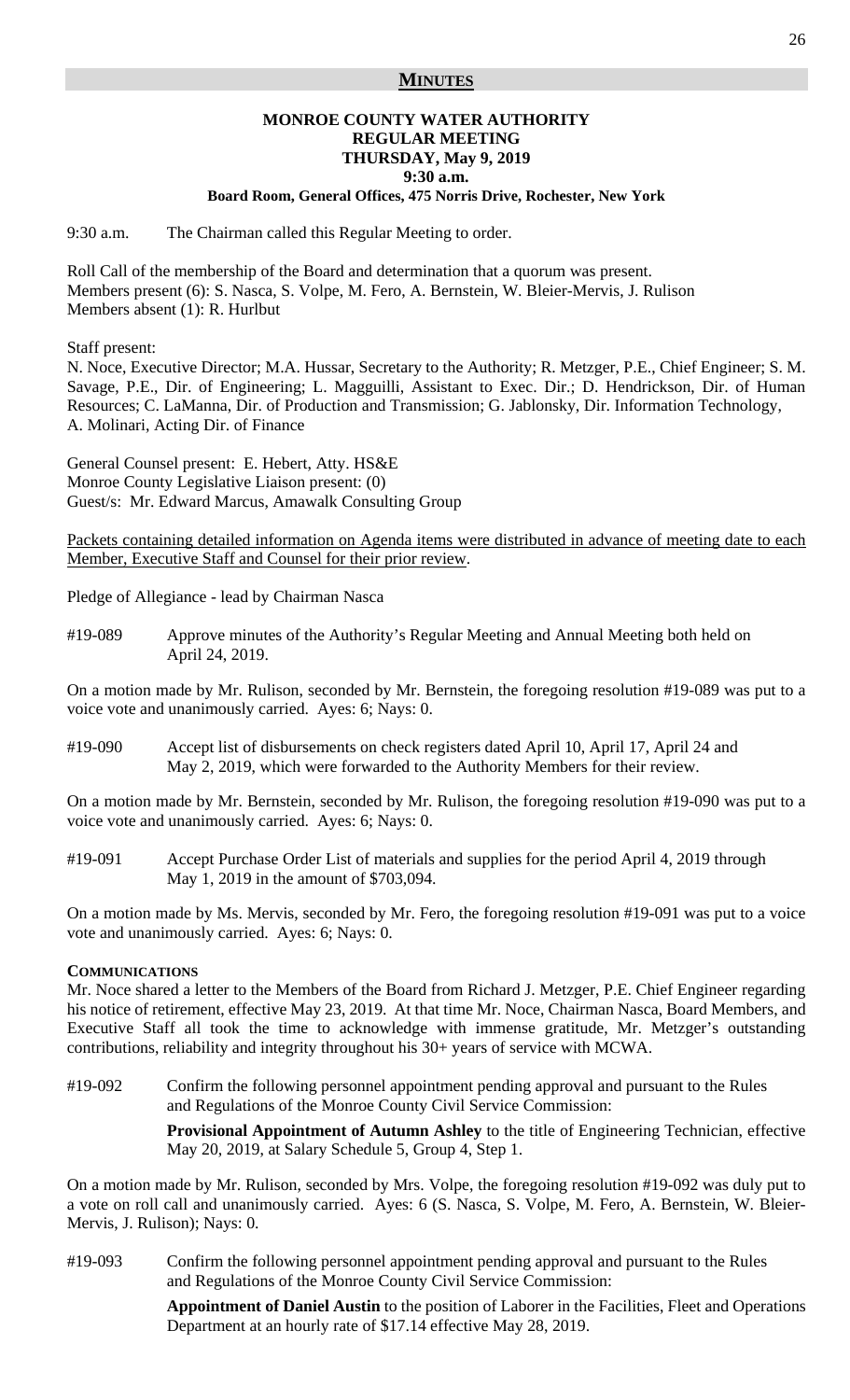# MONROE COUNTY WATER AUTHORITY REGULAR MEETING – May 9, 2019

On a motion made by Mr. Bernstein, seconded by Mr. Fero, the foregoing resolution #19-093 was duly put to a vote on roll call and unanimously carried. Ayes: 6 (S. Nasca, S. Volpe, M. Fero, A. Bernstein, W. Bleier-Mervis, J. Rulison); Nays: 0.

#19-094 Confirm the following personnel appointment pending approval and pursuant to the Rules and Regulations of the Monroe County Civil Service Commission:

> **Provisional Appointment** of Pamela Bernardi to the title of Accountant, effective June 3, 2019 at Salary Schedule 3, Group 2.

On a motion made by Mrs. Volpe, seconded by Mr. Bernstein, the foregoing resolution #19-094 was duly put to a vote on roll call and unanimously carried. Ayes: 6 (S. Nasca, S. Volpe, M. Fero, A. Bernstein, W. Bleier-Mervis, J. Rulison); Nays: 0.

**AUDIT COMMITTEE REPORT –** Presented by Mr. Rulison, Committee Chairman

Mr. Rulison gave a detailed report on the Audit Committee Meeting held on May 2, 2019. The first item on the agenda was the review the Deferred Compensation Plan Audit for year ending December 31, 2018. He indicated that it was a clean audit and that it reflected an increase in employee enrollment over the previous year. The Audit Committee voted unanimously to accept the Audited Financial Statements of the Deferred Compensation Plan as presented and to forward to the full Board for its approval. Ms. Molinari then gave the Audit Committee an overview of the proposals received for general insurance renewals. She addressed questions and after further discussion, the Audit Committee voted unanimously to recommend forwarding to the full Board for its approval to authorize a professional services agreement with Brown & Brown of NY for placement of General Insurance Coverage, and any and all other related general Insurance Coverage matters that appear on today's May 9, 2019 Regular Board Meeting Agenda. Mr. Rulison concluded his report by mentioning the next Audit Committee meeting is scheduled for October 31, 2019 at 8:00 a.m., and that the minutes from the May 2 meeting will be available on the MCWA website when completed.

#19-095 Upon recommendation of the Monroe County Water Authority's Audit Committee, **accept the Independent Auditor's Report on the financial statements for the Deferred Compensation Plan** for the Employees of the Monroe County Water Authority for year ending December 31, 2018.

On a motion made by Mr. Bernstein, seconded by Mr. Rulison, the foregoing resolution #19-095 was duly put to a vote on roll call and unanimously carried. Ayes: 6 (S. Nasca, S. Volpe, M. Fero, A. Bernstein, W. Bleier-Mervis, J. Rulison); Nays: 0.

Ms. Molinari addressed the Board by offering to answer any additional questions pertaining to the May 2 Audit Committee Meeting and/or items #19-096 and #19-097. Ms. Molinari responded to a question from Chairman Nasca relating to Broker of Record responsibilities for the MCWA's general insurance program.

#19-096 Upon recommendation of the Monroe County Water Authority's Audit Committee **Authorize the execution of a Professional Services Agreement with Brown & Brown of NY Inc. for Placement of General Insurance Coverage, to serve as Broker of Record and for provision of risk management services** for a period of 1 year; the fee for this service is \$50,000. Brown & Brown of NY Inc. is designated as Broker of Record for MCWA's general insurance program for coverage commencing July 1, 2019.

On a motion made by Mr. Rulison, seconded by Mrs. Volpe, the foregoing resolution #19-096 was duly put to a vote on roll call and unanimously carried. Ayes: 6 (S. Nasca, S. Volpe, M. Fero, A. Bernstein, W. Bleier-Mervis, J. Rulison); Nays: 0.

#19-097 Upon recommendation of the Monroe County Water Authority's Audit Committee, **Approve proposal as submitted by broker, Brown & Brown of NY Inc. and authorizing to place insurance coverage** to include: General Liability insurance, Public Officials Liability insurance, Employment Practices Liability insurance, Property insurance, Inland Marine insurance, Vehicle insurance, Crime insurance, Flood and Earthquake insurance, Pollution insurance, Owners Contractors Protective insurance, Travel Accident insurance, and Umbrella Excess Liability insurance with the limits of liability and deductibles as proposed and including any fees for service, for an estimated total cost of \$459,171.

> Additionally, Brown & Brown of NY Inc. is directed to obtain quotations for an additional \$40,000,000 of Excess Liability coverage, net of commission, due to MCWA no later than May 27, 2019. The term for insurance coverage is July 1, 2019 through June 30, 2020.

On a motion made by Mr. Rulison, seconded by Mrs. Volpe, the foregoing resolution #19-097 was duly put to a vote on roll call and unanimously carried. Ayes: 6 (S. Nasca, S. Volpe, M. Fero, A. Bernstein, W. Bleier-Mervis, J. Rulison); Nays: 0.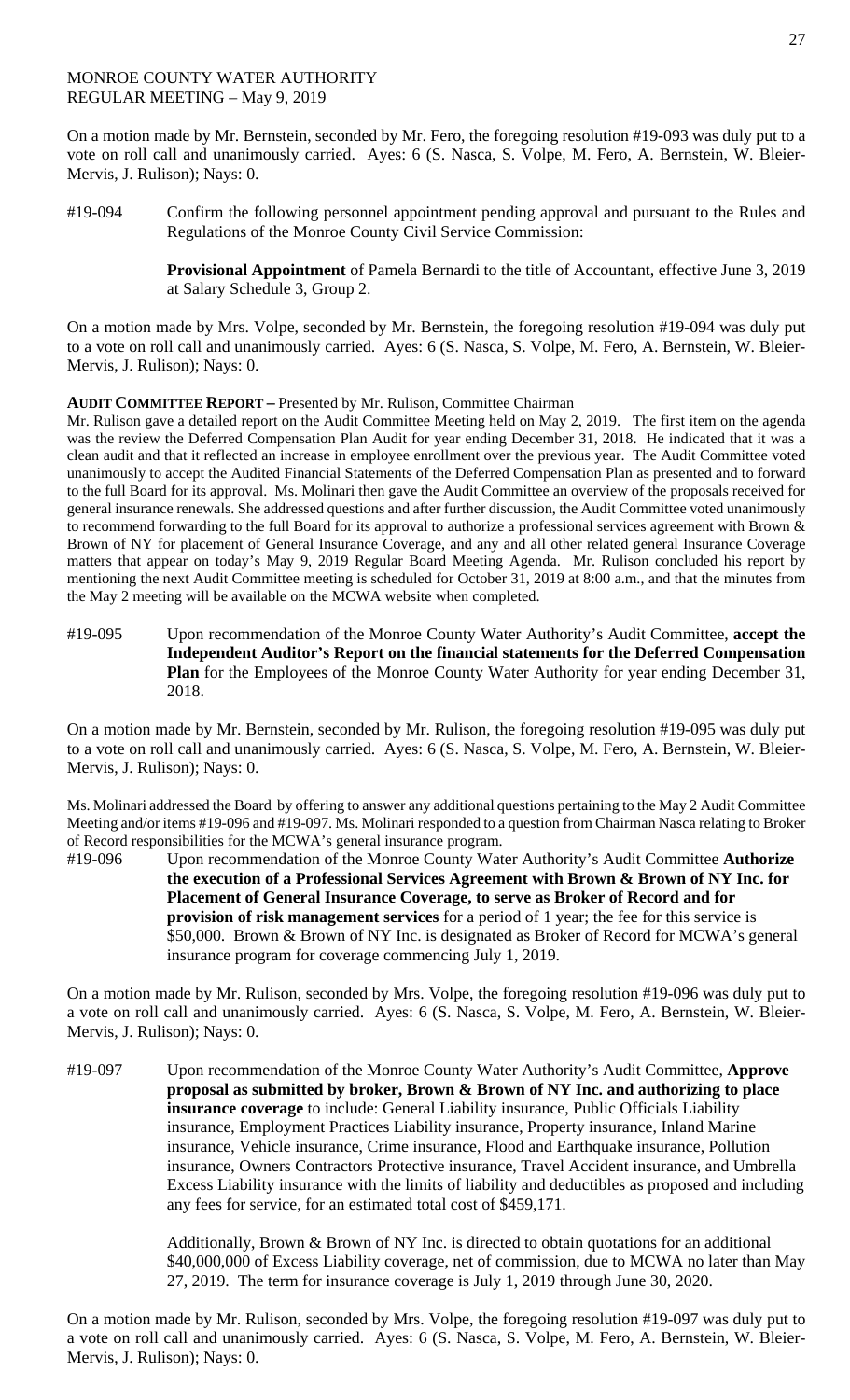## MONROE COUNTY WATER AUTHORITY REGULAR MEETING – May 9, 2019

For item #19-098, Mr. LaManna reviewed for the Board the request for proposals/qualifications process that occurred for the Asset Management Software Consulting Services project. He indicated that five (5) firms submitted proposals and the selection committee is recommending award to Barton & Loguidice, DPC. Mr. LaManna then responded to a question from Chairman Nasca, relating to estimated budget +/- allowances for the project.

#19-098 Authorize the Executive Director to enter into a **professional services agreement with Barton & Loguidice, DPC** for the Asset Management Software Consulting Services Project with the estimated budget amount of \$35,000 for software upgrade, training, and evaluation services.

On a motion made by Mr. Bernstein, seconded by Mrs. Volpe, the foregoing resolution #19-098 was duly put to a vote on roll call and unanimously carried. Ayes: 6 (S. Nasca, S. Volpe, M. Fero, A. Bernstein, W. Bleier-Mervis, J. Rulison); Nays: 0.

In discussion of item #19-099 Mr. Savage briefed the Board on the project's scope of work and stated that there were (6) bidders. He also indicated that the low responsive, responsible bidder, Amstar of Western New York, Inc. has successfully completed work for the Authority in the past.

On a motion made by Mr. Fero, seconded by Mrs. Volpe, the foregoing resolution #19-099 was duly put to a vote on roll call and unanimously carried. Ayes: 6 (S. Nasca, S. Volpe, M. Fero, A. Bernstein, W. Bleier-Mervis, J. Rulison); Nays: 0.

Mr. Savage addressed the Board on item #19-100 detailing the Authority's subscriptions and AutoCAD utilization as well as services included in the maintenance and support section of the subscriptions.

#19-100 Authorize the **purchase of AutoCAD subscriptions from SHI International Cor**p., (NYS Contract No. PD67647, Group No. 73600, Award No. 22876) for a quoted amount of \$17,015.33.

On a motion made by Ms. Mervis, seconded by Mr. Bernstein, the foregoing resolution #19-100 was duly put to a vote on roll call and unanimously carried. Ayes: 6 (S. Nasca, S. Volpe, M. Fero, A. Bernstein, W. Bleier-Mervis, J. Rulison); Nays: 0.

Mr. Jablonsky briefed the Board on item #19-101 stating that this is an annual renewal request for technical support contracts for existing Oracle licenses.

#19-101 Authorize the **renewal of annual support contract**s for existing Oracle licenses from Oracle Corp. under NYS OGS Contract #PM20940 for an estimated total cost of \$24,500.

On a motion made by Mr. Bernstein, seconded by Mr. Rulison, the foregoing resolution #19-101 was duly put to a vote on roll call and unanimously carried. Ayes: 6 (S. Nasca, S. Volpe, M. Fero, A. Bernstein, W. Bleier-Mervis, J. Rulison); Nays: 0.

Mr. Noce addressed the Members on item #19-102 stating that this is an annual contract that is renewed utilizing the County of Monroe's Automotive Parts and Supplies contract for MCWA vehicles as needed.

#19-102 Authorize the **use of Automotive Parts and Supplies Contract BP #0312-16**, (SAP Contract #4700007341) held by the County of Monroe (currently awarded to Nu-Way Auto Parts) for various parts and supplies for MCWA vehicles at an estimated cost of \$50,000 to be ordered as needed, through the current contract period ending April 30, 2020.

On a motion made by Ms. Mervis, seconded by Mr. Fero, the foregoing resolution #19-102 was duly put to a vote on roll call and unanimously carried. Ayes: 6 (S. Nasca, S. Volpe, M. Fero, A. Bernstein, W. Bleier-Mervis, J. Rulison); Nays: 0.

Mr. Noce also addressed the Board on item#19-103 indicating these items are used in every day MCWA work and that this request is for annual supply purchases.

#19-103 Authorize a **unit price contract award for the purchase of Mechanical Joint Fittings & Accessories** from low responsive, responsible bidder, Core & Main, LP in the bid amount of \$102,337.73 based on estimated quantities. This is a one-year unit price contract with the option to renew for up to four additional one-year terms upon mutual consent.

On a motion made by Mr. Rulison, seconded by Mr. Bernstein, the foregoing resolution #19-103 was duly put to a vote on roll call and unanimously carried. Ayes: 6 (S. Nasca, S. Volpe, M. Fero, A. Bernstein, W. Bleier-Mervis, J. Rulison); Nays: 0.

<sup>#19-099</sup> Authorize the **award of a unit price contract for the Baker Hill Tank Rehabilitation** project to the low responsive, responsible bidder, Amstar of Western New York, Inc. in the bid amount of \$530,000.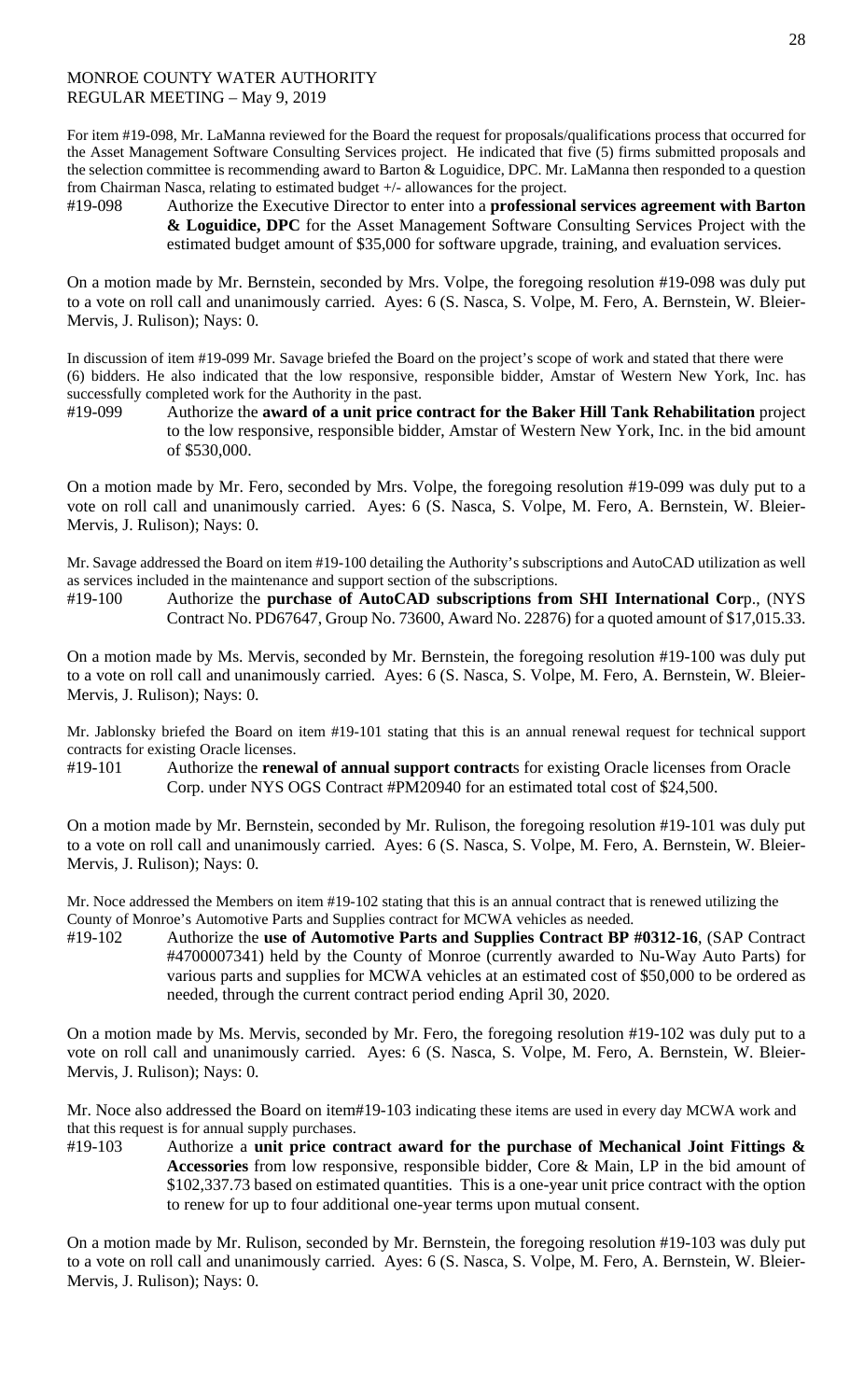### MONROE COUNTY WATER AUTHORITY REGULAR MEETING – May 9, 2019

Mr. Noce briefed the Board on item #19-104 stating that this purchase is to replace a 15+ year existing MCWA unit.

#19-104 Authorize **bid award for the purchase of one 2019 Genie Trailer-Mounted Z-Boom Man Lift, Model TZ50** from the low responsive, responsible bidder, Skyworks Equipment, in the bid amount of \$46,400.

On a motion made by Mr. Bernstein, seconded by Mr. Fero, the foregoing resolution #19-104 was duly put to a vote on roll call and unanimously carried. Ayes: 6 (S. Nasca, S. Volpe, M. Fero, A. Bernstein, W. Bleier-Mervis, J. Rulison); Nays: 0.

#19-105 Authorize the **use of Monroe County Contract #0911-18** (#4700007496) currently awarded to Davis-Ulmer, to provide labor and materials related to the Authority's Fire Sprinkler System, Flushing and Fire Head Replacement project at an estimated cost to not exceed \$51,750.

On a motion made by Mr. Rulison, seconded by Mrs. Volpe, the foregoing resolution #19-105 was duly put to a vote on roll call and unanimously carried. Ayes: 6 (S. Nasca, S. Volpe, M. Fero, A. Bernstein, W. Bleier-Mervis, J. Rulison); Nays: 0.

#19-106 The Members of the Authority expressly make the following determinations for all awards of Procurement Contracts made during this meeting: (i) the proposed awardee has been found to be responsible; (ii) the proposed awardee complied with the State Finance Law provisions regarding Permissible Contacts (as defined in the Authority's Procurement Disclosure Policy); (iii) the proposed awardee has (or will prior to the final award being effective) complied with the State Finance Law provisions that require disclosure of all information required to be in the Authority's Solicitation Materials (as such term is defined in the Authority's Procurement Disclosure Policy); and (iv) the procurement process did not involve conduct that is prohibited by the Public Officers Law, the Authority's Procurement Disclosure Policy, and the Authority's Code of Ethics and Conflict of Interest Policies.

On a motion made by Mr. Rulison, seconded by Mrs. Volpe, the foregoing resolution #19-106 was duly put to a vote on roll call and unanimously carried. Ayes: 6 (S. Nasca, S. Volpe, M. Fero, A. Bernstein, W. Bleier-Mervis, J. Rulison); Nays: 0.

For item #19-107, Ms. Molinari addressed the Members in discussion of this report, which was enclosed in their packets of information on agenda items distributed in advance of meeting date for their prior review.

#19-107 Approve the Authority's **1st Quarter Investment Report** for the period ending March 31, 2019, as presented.

On a motion made by Mr. Bernstein, seconded by Mr. Fero, the foregoing resolution #19-107 was duly put to a vote on roll call and unanimously carried. Ayes: 6 (S. Nasca, S. Volpe, M. Fero, A. Bernstein, W. Bleier-Mervis, J. Rulison); Nays: 0.

For item #19-108, Mr. Noce explained that the purpose of this resolution is in updating the Standard Work Day and Reporting in compliance with requirements by the NYS Office of State Comptroller, applicable to Authority Board Members who participate in the NYS Retirement System. It is being updated at this time to reflect Mr. Rulison's recent re-appointment as a Member of the MCWA Board of Directors.

#19-108 BE IT RESOLVED, that the Monroe County Water Authority (the "Authority" hereby establishes the following standard work day for Members of the Authority, effective June 10, 2019, and will report the following days worked to the New York State and Local Employees' Retirement System based on the record of activities maintained and submitted by these officials to the Secretary of this body:

| <b>Name</b>                            | <b>Standard Work</b><br>Day<br>(Hours/Day) | <b>Term</b><br><b>Begins/Ends</b> | Participates in the<br><b>Authority's Time Keeping</b><br><b>System</b><br>(Y/N) | Days/Month<br>(Based on Record of Activities) |
|----------------------------------------|--------------------------------------------|-----------------------------------|----------------------------------------------------------------------------------|-----------------------------------------------|
| <b>Title: Members of the Authority</b> |                                            |                                   |                                                                                  |                                               |
| <b>Matthew J. Fero</b>                 | Six(6)                                     | $1/09/18 - 1/01/22$               | N                                                                                | 2.00                                          |
| <b>Joseph R. Rulison</b>               | Six(6)                                     | $3/12/19 - 4/01/24$               | N                                                                                | 2.44                                          |
| <b>Wendy Bleier-Mervis</b>             | Six(6)                                     | $6/13/17 - 4/01/21$               | N                                                                                | 2.20                                          |